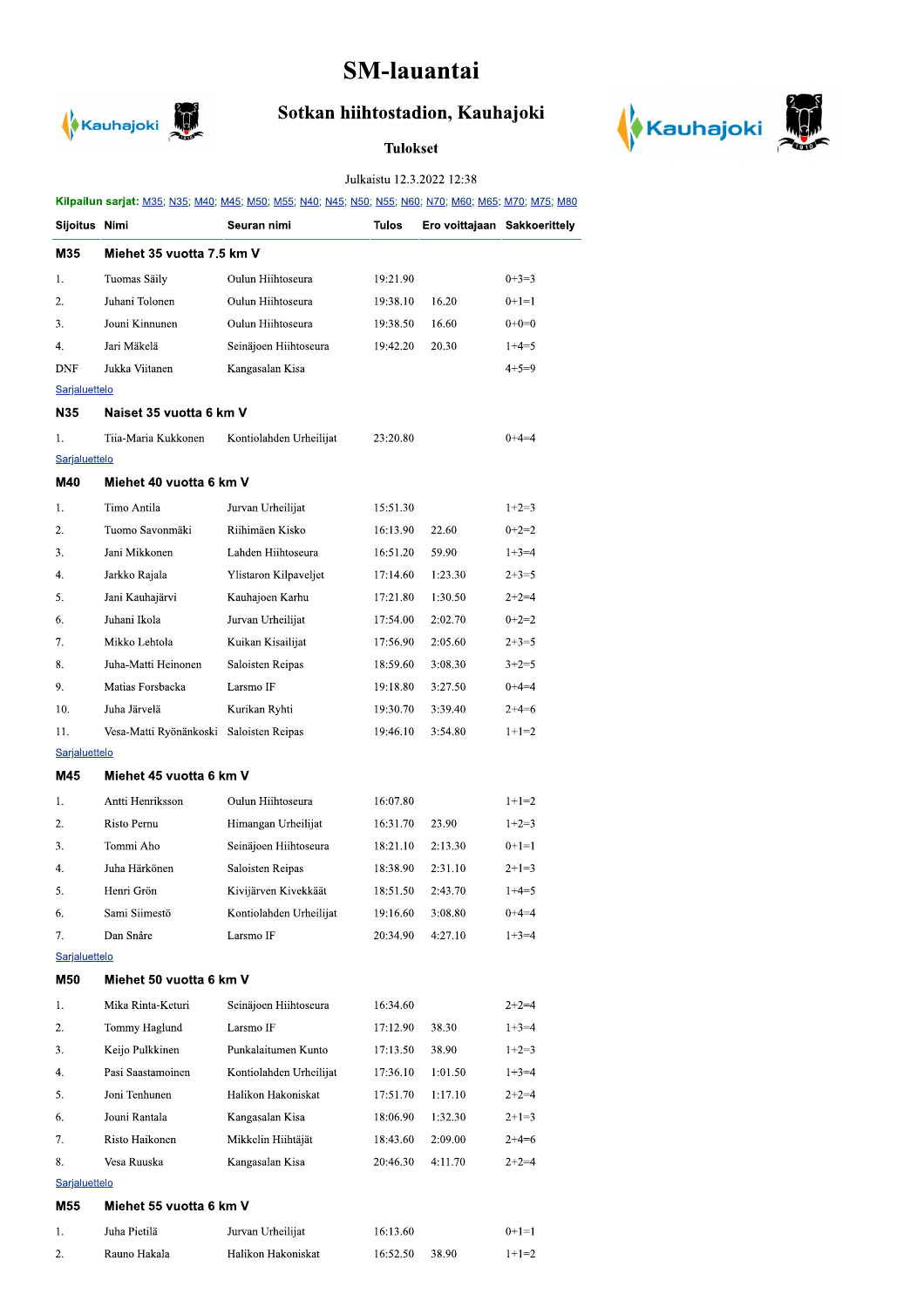| 3.                   | Juha Julkunen             | LapinBiathlonTokka         | 17:04.20 | 50.60   | $2+1=3$     |
|----------------------|---------------------------|----------------------------|----------|---------|-------------|
| 4.                   | Ilari Köykkä              | Kauhajoen Karhu            | 17:45.50 | 1:31.90 | $1+4=5$     |
| 5.                   | Pasi Koistinen            | Imatran Urheilijat         | 17:51.20 | 1:37.60 | $2+3=5$     |
| 6.                   | Kari Rauhamaa             | Kärkölän Kisa-Veikot       | 17:56.00 | 1:42.40 | $2+3=5$     |
| 7.                   | Jan Donner                | Ingå IF                    | 18:03.40 | 1:49.80 | $0+2=2$     |
| 8.                   | Timo Kostiainen           | Kuikan Kisailijat          | 18:18.60 | 2:05.00 | $2+2=4$     |
| 9.                   | Markku Reponen            | Mikkelin Hiihtäjät         | 19:24.60 | 3:11.00 | $5+1=6$     |
| 10.                  | Simo-Pekka Aarnisalo      | Ahveniston Ampumahiihtäjät | 19:26.00 | 3:12.40 | $3+3=6$     |
| 11.                  | Mika Pasonen              | Ingå IF                    | 19:50.10 | 3:36.50 | $2+2=4$     |
| 12.                  | Esa Pylvänen              | Kärkölän Kisa-Veikot       | 19:52.70 | 3:39.10 | $3+3=6$     |
| 13.                  | Jori Arrakoski            | Ingå IF                    | 20:13.10 | 3:59.50 | $3+1=4$     |
| 14.                  | Jorma Sompinmäki          | Kauhajoen Karhu            | 20:44.20 | 4:30.60 | $4 + 4 = 8$ |
| 15.                  | Pekka Lampela             | Saloisten Reipas           | 21:23.40 | 5:09.80 | $1+3=4$     |
| 16.                  | Leif Haajanen             | Ingå IF                    | 21:53.60 | 5:40.00 | $2+4=6$     |
| Sarjaluettelo        |                           |                            |          |         |             |
| N40                  | Naiset 40 vuotta 4.5 km V |                            |          |         |             |
| 1.                   | Anu Junnila               | Kokkolan Veikot            | 16:36.60 |         | $1+3=4$     |
| 2.                   | Tanja Seppänen            | Puijon Hiihtoseura         | 20:04.00 | 3:27.40 | $1+2=3$     |
| 3.                   | Maija Ruotsalainen        | Puijon Hiihtoseura         | 20:17.20 | 3:40.60 | $2+4=6$     |
| Sarjaluettelo        |                           |                            |          |         |             |
| N45                  | Naiset 45 vuotta 4.5 km V |                            |          |         |             |
| 1.                   | Elina Hietamäki           | Seinäjoen Hiihtoseura      | 17:06.70 |         | $4 + 4 = 8$ |
| 2.                   | Johanna Magga             | Oulun Hiihtoseura          | 17:58.30 | 51.60   | $2+2=4$     |
| 3.                   | Maija Lång                | Puijon Hiihtoseura         | 20:11.40 | 3:04.70 | $2+4=6$     |
| Sarjaluettelo        |                           |                            |          |         |             |
| N <sub>50</sub>      | Naiset 50 vuotta 3 km V   |                            |          |         |             |
| 1.                   | Pirjo-Marja Pitkäkangas   | Jalasjärven Jalas          | 15:39.60 |         | $3+2=5$     |
| 2.                   | Sari Koivisto             | Saloisten Reipas           | 15:49.10 | 9.50    | $1+5=6$     |
| 3.                   | Heli Hyttinen             | Sumiaisten Kunto           | 16:22.20 | 42.60   | $3+3=6$     |
| 4.                   | Outi Räsänen              | Oulun Hiihtoseura          | 16:36.80 | 57.20   | $3+1=4$     |
| 5.                   |                           | Seinäjoen Hiihtoseura      | 19:37.30 | 3:57.70 | $1+2=3$     |
| Sarjaluettelo        | Katri Kataja-Rahko        |                            |          |         |             |
| N55                  | Naiset 55 vuotta 3 km V   |                            |          |         |             |
|                      |                           |                            |          |         |             |
| 1.                   | Terttu Uusitalo           | Loimaan Jankko             | 13:01.80 |         | $0+1=1$     |
| 2.                   | Satu Salokannel           | Halikon Hakoniskat         | 15:03.90 | 2:02.10 | $1+2=3$     |
| 3.                   | Hilkka Mäki-Panula        | Seinäjoen Hiihtoseura      | 16:05.90 | 3:04.10 | $1+4=5$     |
| 4.                   | Tanja Päällysaho          | Seinäjoen Hiihtoseura      | 17:45.10 | 4:43.30 | $2+4=6$     |
| Sarjaluettelo<br>N60 | Naiset 60 vuotta 3 km V   |                            |          |         |             |
|                      |                           |                            |          |         |             |
| 1.                   | Jaana Kuittinen           | Kangasalan Kisa            | 15:58.10 |         | $1+4=5$     |
| Sarjaluettelo        |                           |                            |          |         |             |
| N70                  | Naiset 70 vuotta 3 km V   |                            |          |         |             |
| 1.                   | Terttu Augustsson         | Österby Sportklubb         | 21:24.30 |         | $2+4=6$     |
| Sarjaluettelo        |                           |                            |          |         |             |
| M60                  | Miehet 60 vuotta 4.5 km V |                            |          |         |             |
| 1.                   | Harri Henttonen           | Kärkölän Kisa-Veikot       | 14:36.60 |         | $1+1=2$     |
| 2.                   | Jarmo Pietilä             | Kokkolan Veikot            | 15:21.30 | 44.70   | $0+2=2$     |
| 3.                   | Petri Alatalo             | Kouvolan Hiihtoseura       | 15:51.90 | 1:15.30 | $1+1=2$     |
| 4.                   | Stig Österholm            | Ingå IF                    | 16:17.60 | 1:41.00 | $1+2=3$     |
| 5.                   | Jukka Kallio              | Ulvilan Ura                | 16:47.10 | 2:10.50 | $1+3=4$     |
| 6.                   | Ari Toikkanen             | Sumiaisten Kunto           | 17:02.90 | 2:26.30 | $2+1=3$     |
| 7.                   | Tapio Kiiskinen           | Kontiolahden Urheilijat    | 17:25.60 | 2:49.00 | $2+2=4$     |
| 8.                   | Jeskanen Markku           | Kontiolahden Urheilijat    | 17:53.60 | 3:17.00 | $4+3=7$     |